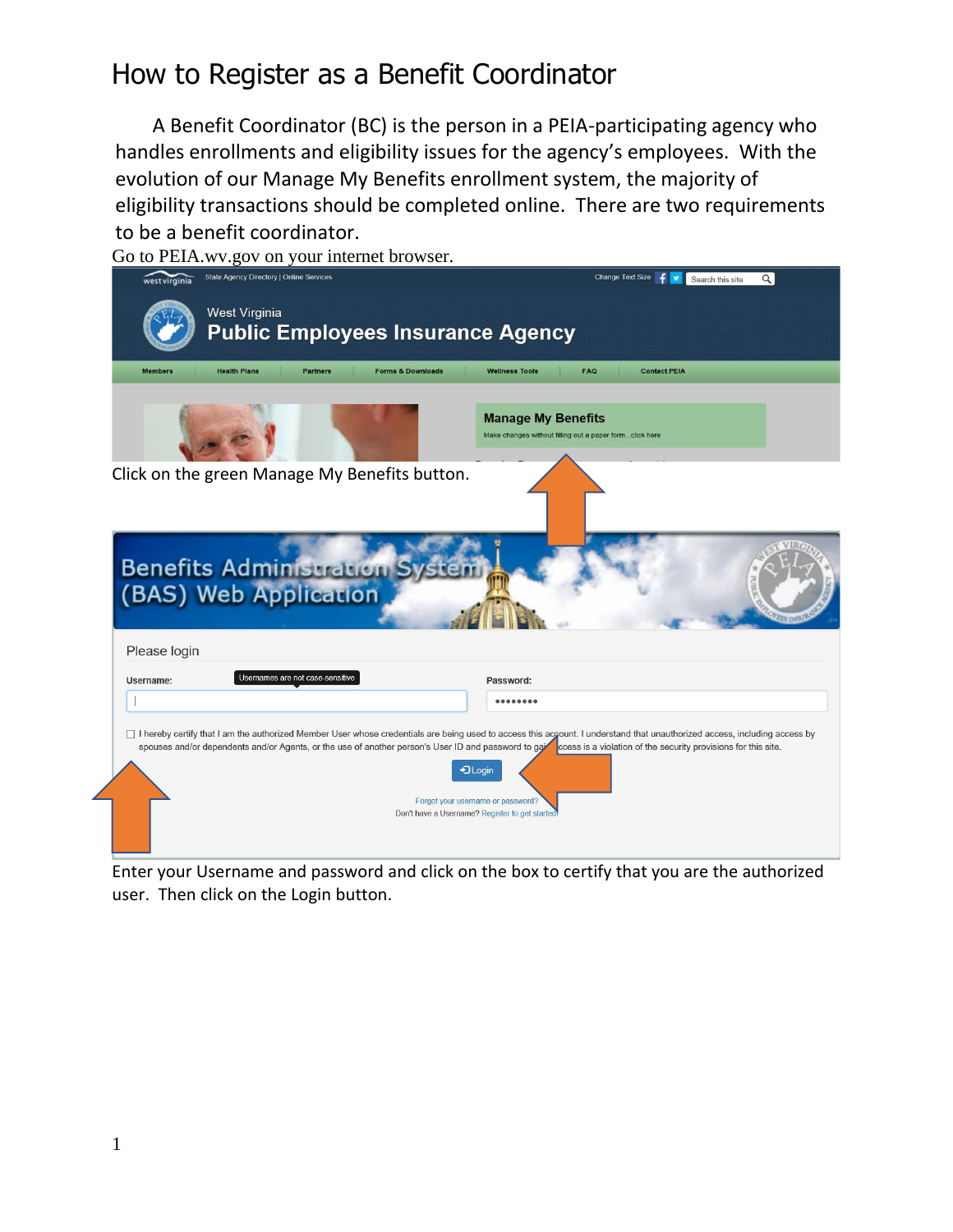| Please login                                                                                                           |                                                                                                                                                                                                                                                                          |
|------------------------------------------------------------------------------------------------------------------------|--------------------------------------------------------------------------------------------------------------------------------------------------------------------------------------------------------------------------------------------------------------------------|
| Username:                                                                                                              | Passwords are case-sensitive<br>Password:                                                                                                                                                                                                                                |
|                                                                                                                        | spouses and/or dependents and/or Agents, or the use of another person's User ID and password to gain access is a violation of the security provisions for this site.<br>+3 Login<br>Forgot your username or password?<br>Don't have a Username? Register to get started! |
|                                                                                                                        |                                                                                                                                                                                                                                                                          |
| ase select all that apply:                                                                                             |                                                                                                                                                                                                                                                                          |
| <b>Benefits Administration Sy</b><br>AS) Web Application<br>$\Box$ I am applying for PEIA coverage for the first time. | $\Box$ I currently have PEIA coverage (as a policyholder or dependent).                                                                                                                                                                                                  |

Chose the box that applies to you and click continue.

|                         | <b>First Name:</b> |                | <b>Last Name:</b>              |  |
|-------------------------|--------------------|----------------|--------------------------------|--|
| Christopher             |                    | Robin          |                                |  |
|                         |                    | SSN:           |                                |  |
| $\bullet\bullet\bullet$ | $\bullet\bullet$   |                | 0000                           |  |
|                         |                    | Verify SSN:    |                                |  |
| $\bullet\bullet\bullet$ | $\bullet\bullet$   |                | $\bullet\bullet\bullet\bullet$ |  |
|                         |                    | Date of Birth: |                                |  |
|                         |                    |                |                                |  |

Type in your name, Social Security number and birthdate.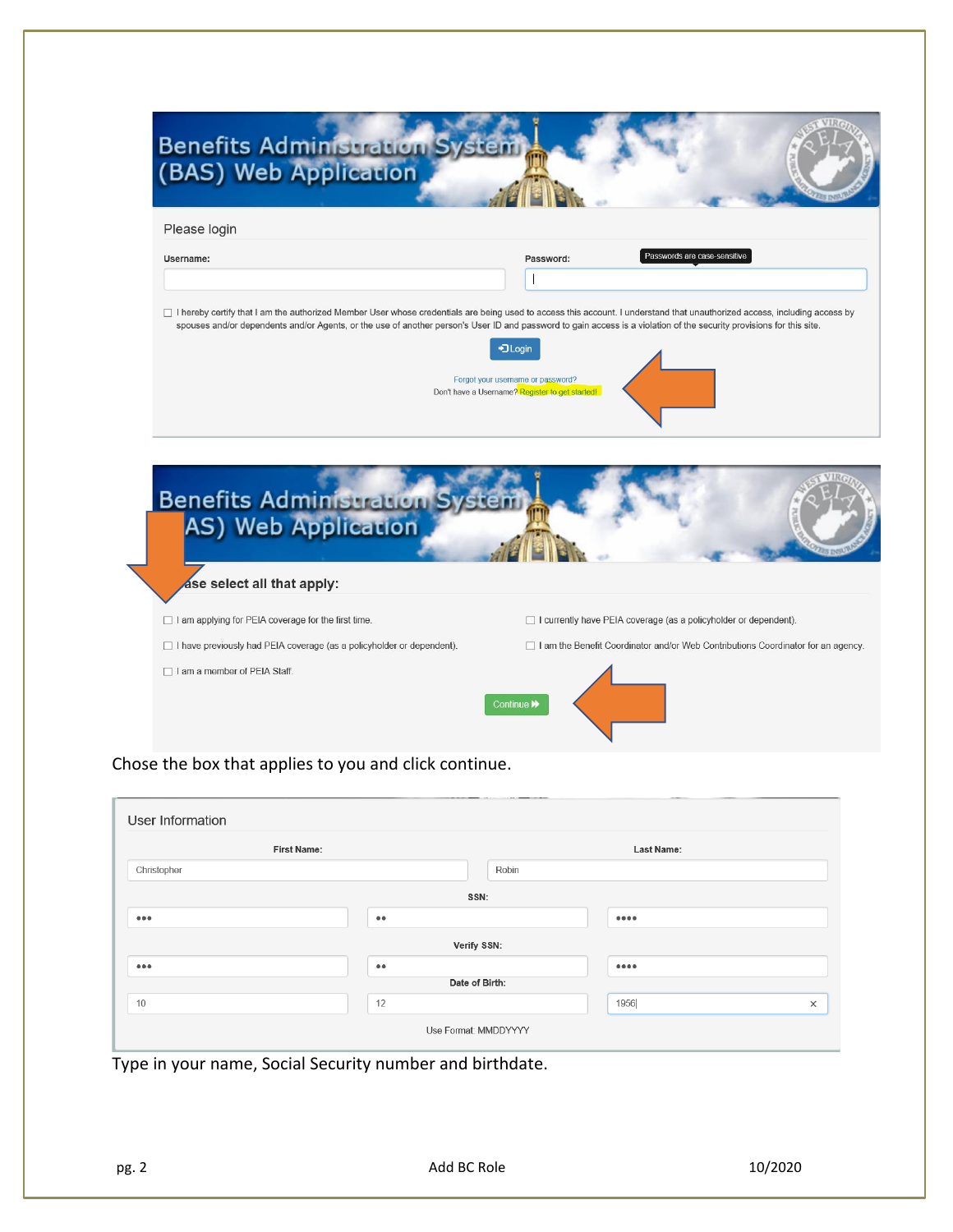Start in the first box to the far left for you birthdate and Social Security number and it will tab over automatically.

Use format MMDDYYYY for your birthdate.

| Web Usage Terms of Agreement |  |
|------------------------------|--|
|                              |  |

| [Printer Friendly]                                                                                                                                                                                                                                                                                                                                                                                                                                                                                                                                                                                                                                                                                                                                                                                                                                                                                                                                                                                                                                                                                                                    |                                     |
|---------------------------------------------------------------------------------------------------------------------------------------------------------------------------------------------------------------------------------------------------------------------------------------------------------------------------------------------------------------------------------------------------------------------------------------------------------------------------------------------------------------------------------------------------------------------------------------------------------------------------------------------------------------------------------------------------------------------------------------------------------------------------------------------------------------------------------------------------------------------------------------------------------------------------------------------------------------------------------------------------------------------------------------------------------------------------------------------------------------------------------------|-------------------------------------|
| Registration for PEIA Benefit Administration System Web Application<br>Thank you for registering to use the PEIA Benefit Administration System Web Application. Your registration process is your agreement to the terms listed below.                                                                                                                                                                                                                                                                                                                                                                                                                                                                                                                                                                                                                                                                                                                                                                                                                                                                                                |                                     |
| Authorization to Conduct Electronic Transactions<br>By completing the registration process, I agree to be bound by the choices I make on the PEIA Online Enrollment System.                                                                                                                                                                                                                                                                                                                                                                                                                                                                                                                                                                                                                                                                                                                                                                                                                                                                                                                                                           |                                     |
| I further agree that by completing this registration process I am agreeing to use a digital mark in lieu of a written signature to authorize any and/or all additions, deletions,<br>corrections and/or changes made by me via this portal.                                                                                                                                                                                                                                                                                                                                                                                                                                                                                                                                                                                                                                                                                                                                                                                                                                                                                           |                                     |
| I understand that this portal allows access to and/or may collect personally identifiable information (pii) in an electronic format and that PEIA has put safeguards in place<br>to ensure the privacy, security, and integrity of the information accessed and/or collected via this portal. If you have any questions, comments, and/or concerns about the<br>privacy, security, and/or integrity of your pii, please feel free to contact the PEIA Privacy Officer at 304-558-7850.<br>To use this digital mark I agree:<br>1. That I will not share with any other person(s) the password, code or other security key required for use of the mark;<br>2. That the use of the mark represents confirmation of a record;<br>3. To notify the PEIA immediately once I become aware that the security key is compromised; and<br>4. That I understand that the provisions of W. Va. Code \$61,3C-10 prescribe the penalties for the unauthorized disclosure of a password. identifying code. personal<br>I have read a<br><b>Nagree to the Terms of Agreement for Online Registration.</b><br>$\odot$   Agree<br>$\bigcirc$ Disagree |                                     |
|                                                                                                                                                                                                                                                                                                                                                                                                                                                                                                                                                                                                                                                                                                                                                                                                                                                                                                                                                                                                                                                                                                                                       |                                     |
| Verification                                                                                                                                                                                                                                                                                                                                                                                                                                                                                                                                                                                                                                                                                                                                                                                                                                                                                                                                                                                                                                                                                                                          |                                     |
| I'm not a robot<br>I'm not a robot<br><b>reCAPTCHA</b><br>Privacy - Terms                                                                                                                                                                                                                                                                                                                                                                                                                                                                                                                                                                                                                                                                                                                                                                                                                                                                                                                                                                                                                                                             | <b>reCAPTCHA</b><br>Privacy - Terms |
| <b>X</b> Reset<br>Continue >>                                                                                                                                                                                                                                                                                                                                                                                                                                                                                                                                                                                                                                                                                                                                                                                                                                                                                                                                                                                                                                                                                                         |                                     |

Click on the I Agree circle and click on the box to confirm you are not a robot. The green check showed will appear and then click continue.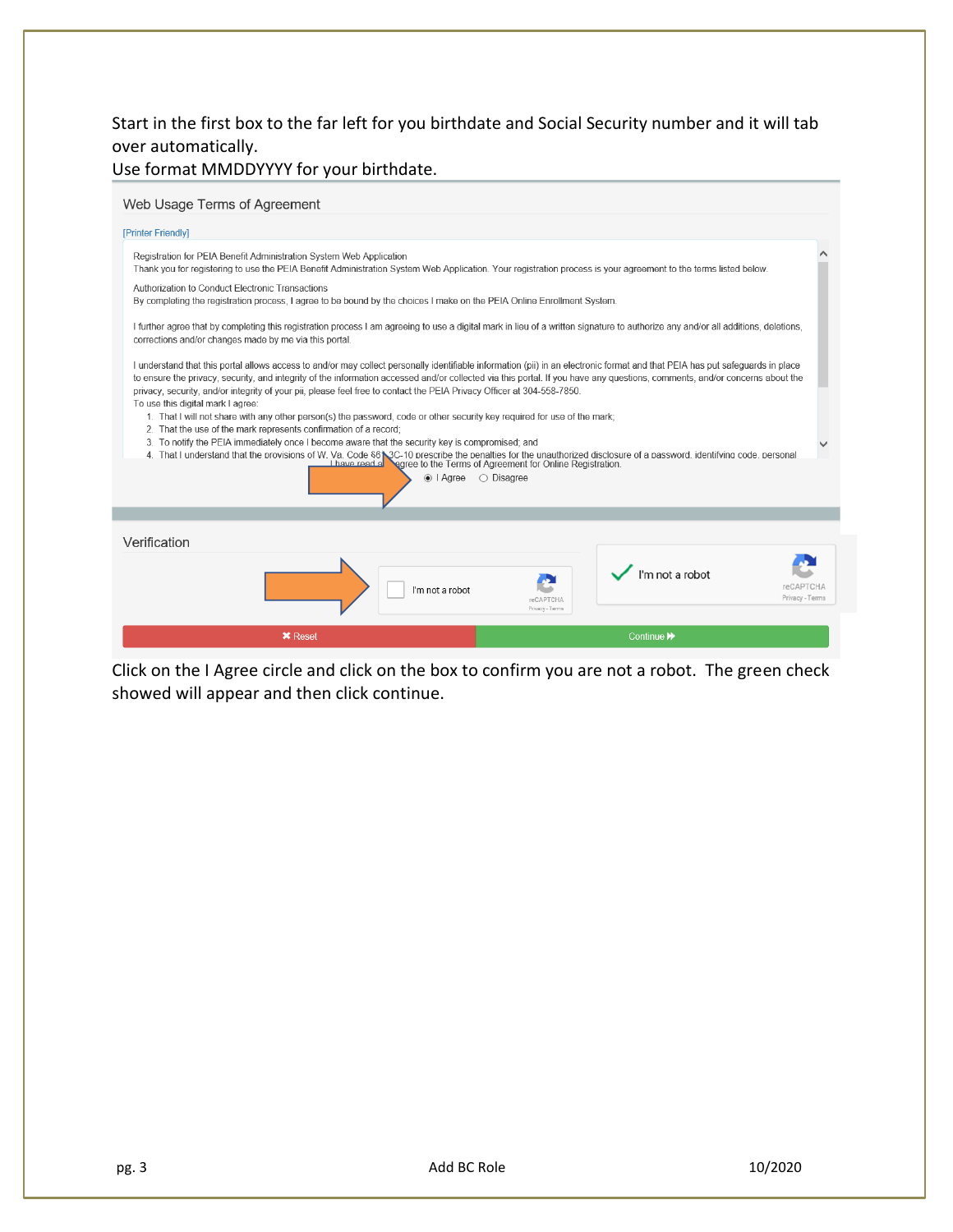|                                                                                                           | <b>Information</b><br>This is what you will use to log into the Benefits Administration Web Application.                                                                                                                                                                     |
|-----------------------------------------------------------------------------------------------------------|------------------------------------------------------------------------------------------------------------------------------------------------------------------------------------------------------------------------------------------------------------------------------|
| Username:                                                                                                 |                                                                                                                                                                                                                                                                              |
| WinniethePooh                                                                                             | • At least 4 characters in length, but not longer than 20 characters.                                                                                                                                                                                                        |
| <b>O</b> Check Availability<br>Password Strength                                                          | . We suggest not using your email address.                                                                                                                                                                                                                                   |
|                                                                                                           | Weak                                                                                                                                                                                                                                                                         |
| Password:                                                                                                 | Verify Password:                                                                                                                                                                                                                                                             |
|                                                                                                           |                                                                                                                                                                                                                                                                              |
| • Must contain at least 1 letter & 1 number.<br>• Must be 6-15 characters in length.<br>· Case-sensitive. |                                                                                                                                                                                                                                                                              |
|                                                                                                           |                                                                                                                                                                                                                                                                              |
| <b>Contact Information</b>                                                                                |                                                                                                                                                                                                                                                                              |
|                                                                                                           | . Email addresses can not be shared between accounts (e.g., between a husband and wife who are both PEIA policyholders).<br>. If you do not have an email address, check with your Internet Service Provider (ISP) as many provide free email accounts to their subscribers. |
| <b>Email Address:</b>                                                                                     | <b>Verify Email:</b>                                                                                                                                                                                                                                                         |
|                                                                                                           |                                                                                                                                                                                                                                                                              |

Create a username and password for yourself. This account is for the policyholder only. Enter an email address that you have access to. You will have to confirm your identity by a validation email at that address.

This account is for the policyholder only.

| <b>Security Questions</b>                                                                                                                                                                                                                                                                             |              |              |
|-------------------------------------------------------------------------------------------------------------------------------------------------------------------------------------------------------------------------------------------------------------------------------------------------------|--------------|--------------|
| If you forget your password, we will ask for the answer to your security questions.<br>• Enter an answer that is memorable, but not easy to quess.<br>. Answers should be a minimum of 4 characters long but not more than 30 characters.<br>. Enter answers that are not likely to change over time. |              |              |
| What was your childhood nickname?                                                                                                                                                                                                                                                                     | $\checkmark$ | Christopher  |
| What was your favorite place to visit as a child?                                                                                                                                                                                                                                                     | $\checkmark$ | thinking log |
| What was the name of your first stuffed animal?                                                                                                                                                                                                                                                       | $\checkmark$ | Pooh         |
|                                                                                                                                                                                                                                                                                                       | Continue M   |              |

Answer the security questions. You can click on the drop-down arrows to change the questions.

Be sure to choose questions you know the answers to and will remember the answers.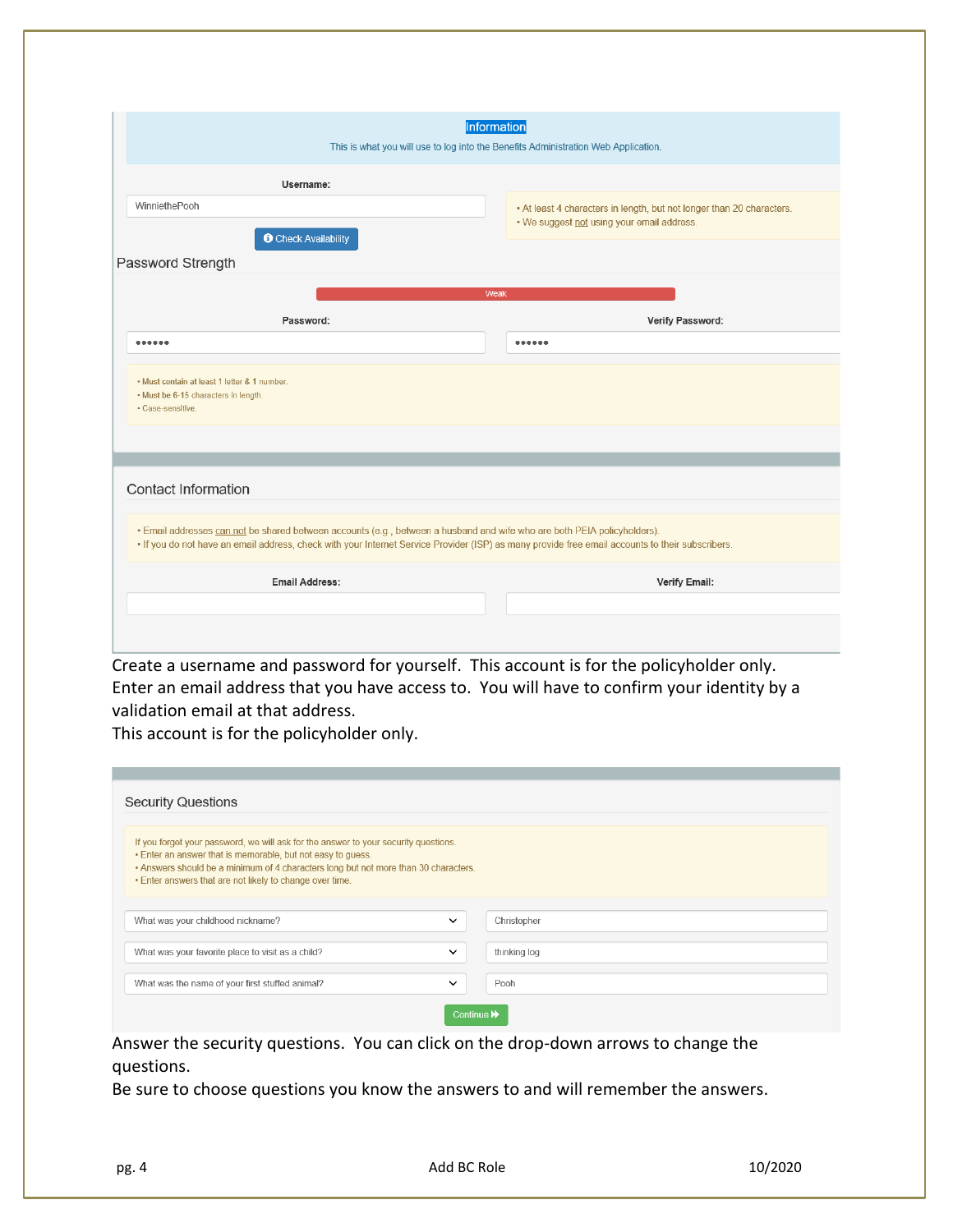Click Continue.



Thank you. WINNIETHEPOOH

To ensure that your email address is correct and that you can receive email from PEIA, you must validate your email address. A validation email has been sent to EYORE@SAD.COM.

Wrong email address? Login with your new username & password to change it.

Before you will be able to fully use your online account, you must click the link provided in the email. You should receive the email within a few minutes, but it can take up to 24 hours.

Please make sure to check your spam/junk email folders. The email will be sent from Peia.Eligibility@wv.gov.

At this point, you will need to log into your email address and click on the link to verify your identity.

| Please login  |                                                                                                                                                                                                                                                                                                                                                     |
|---------------|-----------------------------------------------------------------------------------------------------------------------------------------------------------------------------------------------------------------------------------------------------------------------------------------------------------------------------------------------------|
| Username:     | Password:                                                                                                                                                                                                                                                                                                                                           |
| winniethepooh |                                                                                                                                                                                                                                                                                                                                                     |
|               | 7 I hereby certify that I am the authorized Member User whose credentials are being used to access this account. I understand that unauthorized access, including access by<br>spouses and/or dependents and/or Agents, or the use of another person's User ID and password to gain access is a violation of the security provisions for this site. |

You will need to check the box that certifies that you are the Policyholder before you click Login.



You will need to click on Select Role in the top left-hand corner.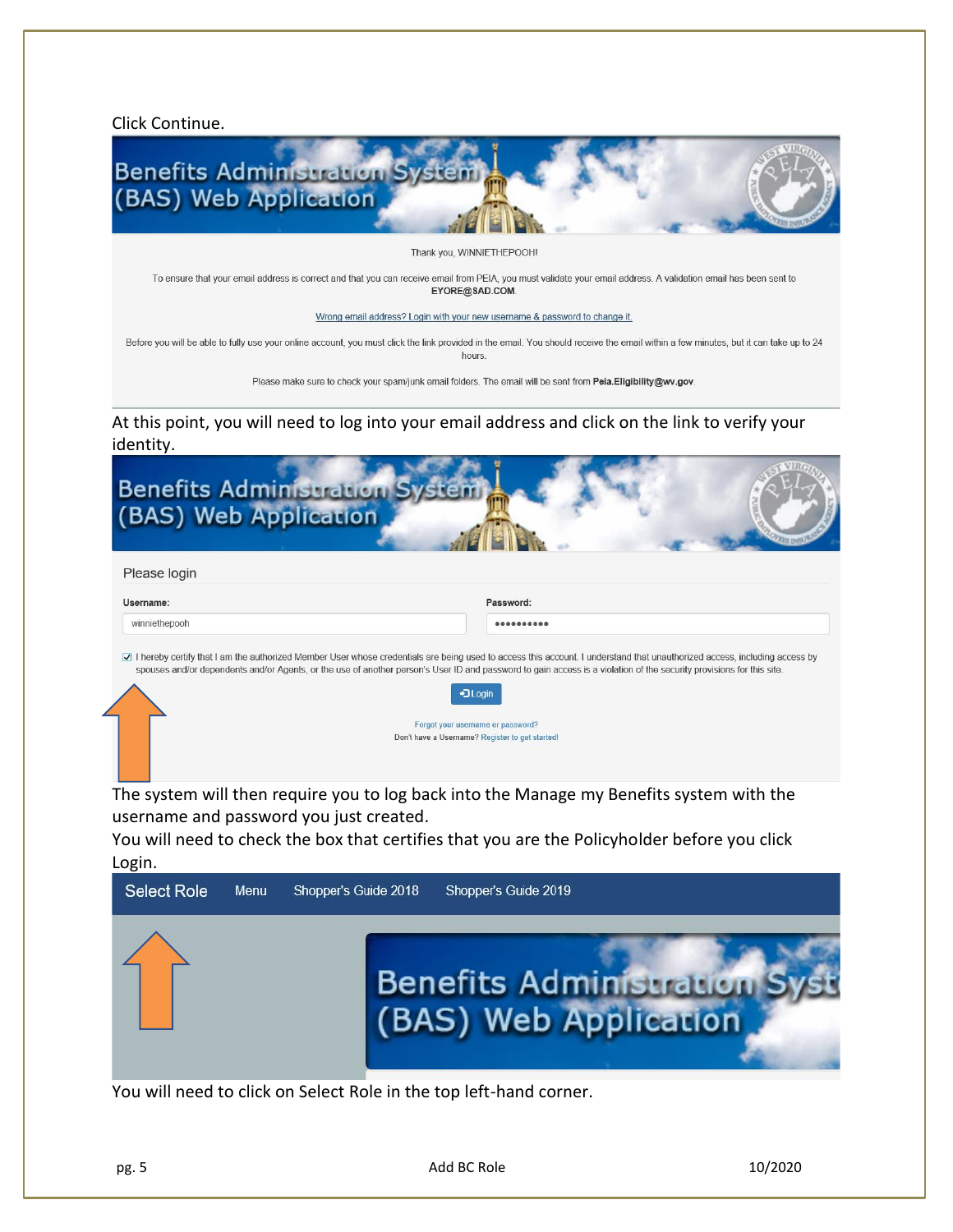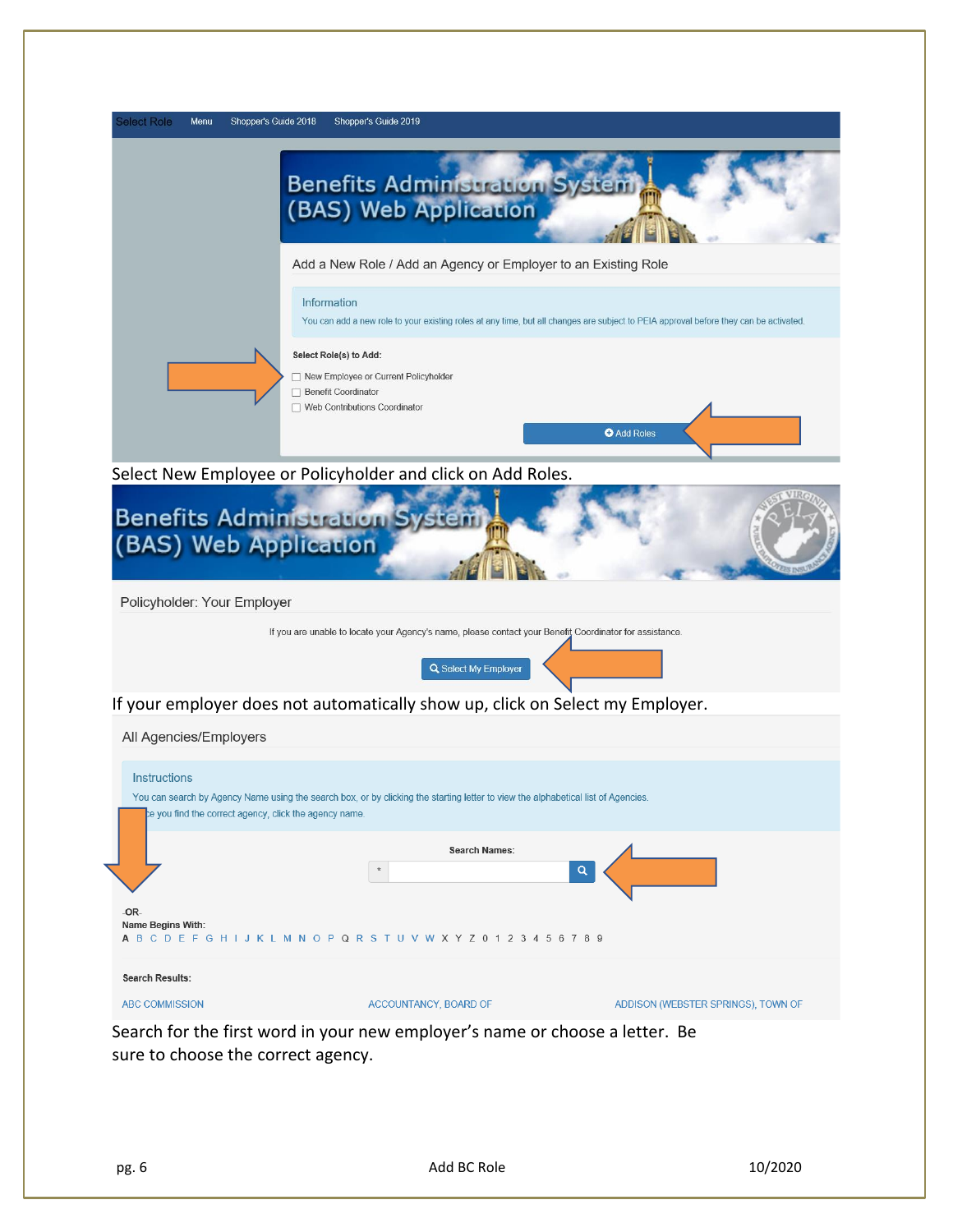

Once you find the correct name, click the agency name and click Save & Continue.

- 1. Take and pass the PEIA 101 course in one of two ways:
	- a. in-person at the PEIA office in Charleston. The course is the first Thursday of most months throughout the year. You can sign u[p here.](https://peia.wv.gov/Pages/training_request.aspx) or
	- b. online, using the links and instructions included below.
		- i. [State agencies](http://www.peia.wv.gov/benefit_coordinators/on-line-courses/Pages/Online-PEIA-101-for-State-Agencies.aspx)
		- ii. [Colleges and Universities](http://www.peia.wv.gov/benefit_coordinators/on-line-courses/Pages/Online-PEIA-101-for-Colleges-and-Universities.aspx)
		- iii. [County Boards of Education](http://www.peia.wv.gov/benefit_coordinators/on-line-courses/Pages/Online-PEIA-101-for-County-Boards-of-Education-and-Non-state-Agencies.aspx)
		- iv. [Non-state Agencies](http://www.peia.wv.gov/benefit_coordinators/on-line-courses/Pages/Online-PEIA-101-for-County-Boards-of-Education-and-Non-state-Agencies.aspx)
- 2. Register on the Manage My Benefits portal as a Benefit Coordinator and submit the completed Benefit Coordinator Designation Form to PEIA.
	- a. If you're already registered as a policyholder, you can add the role of Benefit Coordinator and/or Web Contributions Coordinator from the Role Management screen to get registered.
		- i. To get to the Role Management screen, log in as a policyholder, then go to the upper left corner of your screen and click on Logged in as: **Policyholder.** At the bottom of the next screen you will see Add Roles. Choose Benefit Coordinator.
		- ii. Choose Additional Agency for Benefit Coordinator and then click Add Roles.

| Add a New Role / Add an Agency or Employer to an Existing Role                                                                                       |
|------------------------------------------------------------------------------------------------------------------------------------------------------|
| Information<br>You can add a new role to your existing roles at any time, but all changes are subject to PEIA approval before they can be activated. |
| Select Role(s) to Add:<br>√ Additional Agency for Benefit Coordinator<br>Additional Agency for Web Contributions Coordinator                         |
| <b>O</b> Add Roles                                                                                                                                   |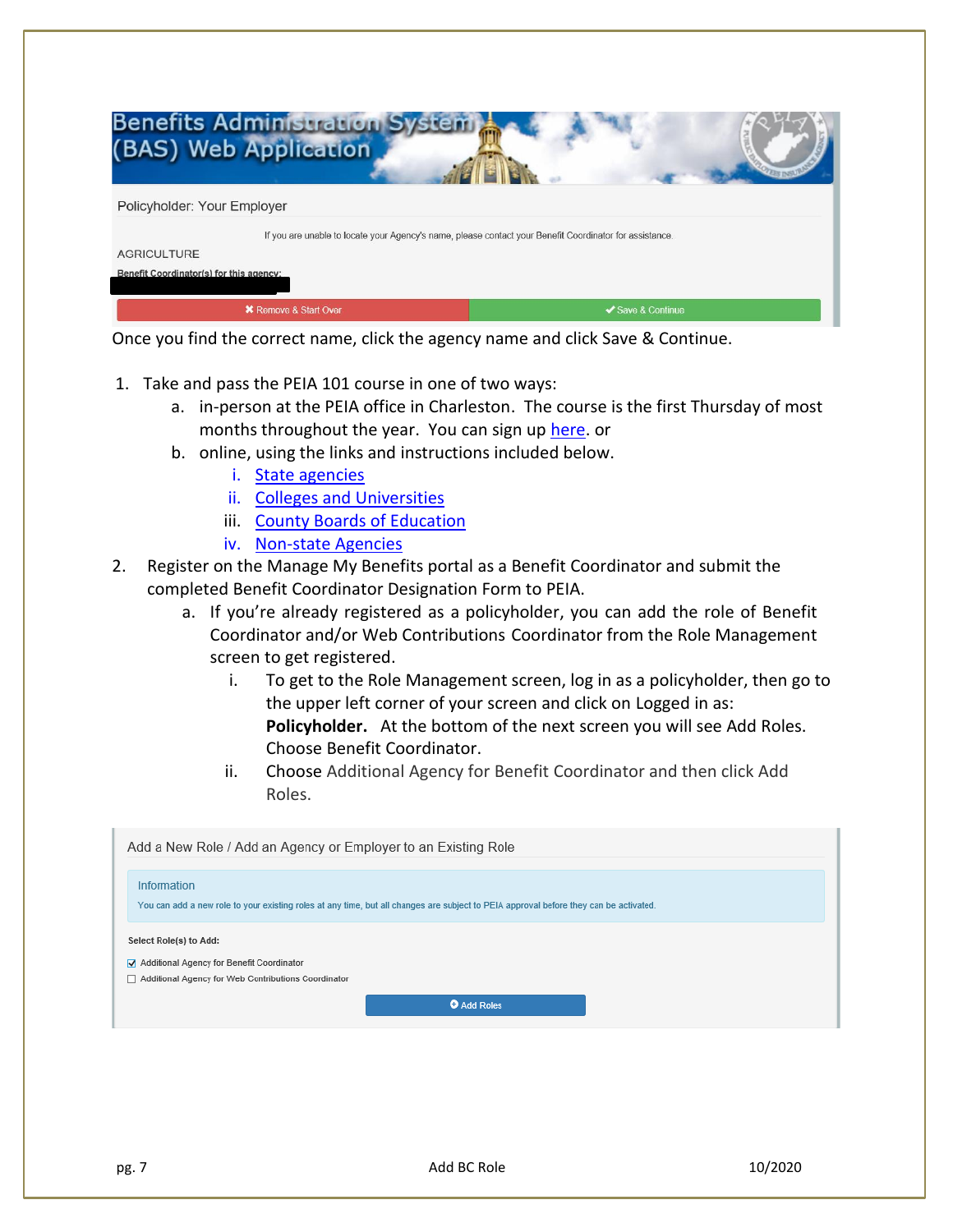If the agency you want to add is listed, Choose Skip. Otherwise click on Search.



On the next page, you can click on the agency that shows as a suggested agency or you can type in part of your agency name or you can click on a letter of the alphabet that your agency name starts with.

| <b>Suggested Agency</b>                                                                                       |                                                                                                                                   |                                    |  |  |
|---------------------------------------------------------------------------------------------------------------|-----------------------------------------------------------------------------------------------------------------------------------|------------------------------------|--|--|
| Click the agency name to add it or use the search options below to select a different agency/employer.        |                                                                                                                                   |                                    |  |  |
| MILITARY AFFAIRS & PUBLIC SAFETY                                                                              |                                                                                                                                   |                                    |  |  |
| All Agencies/Employers                                                                                        |                                                                                                                                   |                                    |  |  |
| <b>Instructions</b><br>Once you find the correct agency, click the agency name.                               | You can search by Agency Name using the search box, or by clicking the starting letter to view the alphabetical list of Agencies. |                                    |  |  |
|                                                                                                               | <b>Search Names:</b><br>$\alpha$<br>$\pmb{\times}$                                                                                |                                    |  |  |
| $-OR-$<br><b>Name Begins With:</b><br>A B C D E F G H I J K L M N O P Q R S T U V W X Y Z 0 1 2 3 4 5 6 7 8 9 |                                                                                                                                   |                                    |  |  |
| <b>Search Results:</b>                                                                                        |                                                                                                                                   |                                    |  |  |
| <b>ABC COMMISSION</b>                                                                                         | ACCOUNTANCY, BOARD OF                                                                                                             | ADDISON (WEBSTER SPRINGS), TOWN OF |  |  |
| <b>ADJUTANT GENERAL</b>                                                                                       | ADMINISTRATION, DEPT OF - Already Added                                                                                           | ADVISORY COUNCIL ON VOCATIONAL ED  |  |  |

On the next page, you will see a Print button. Once you print the Designation form, you will need to sign and date it as the Authorized WCC. Your supervisor needs to sign and date it to confirm your role for the agency. The forms will need to be sent to PEIA .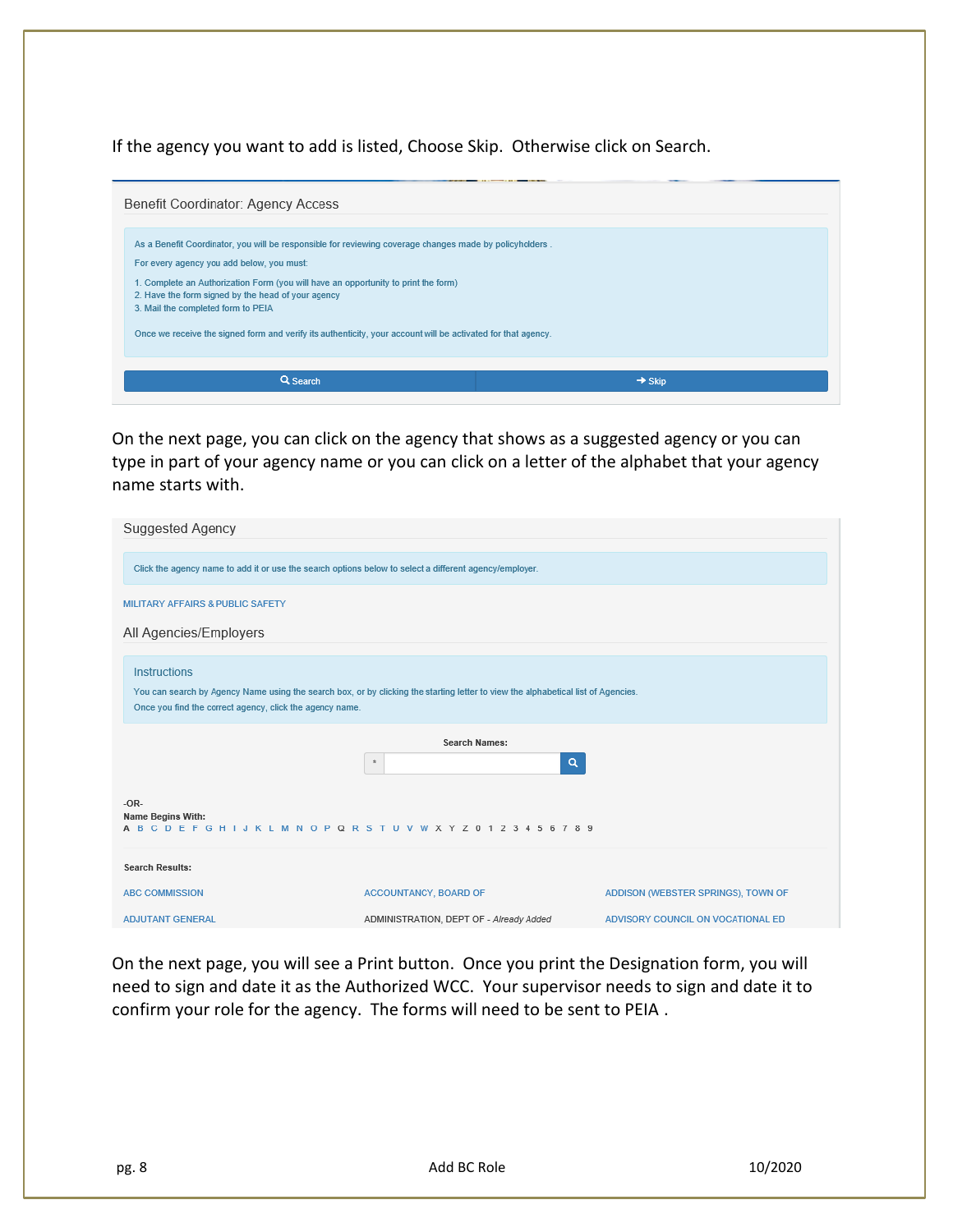| <b>Active Roles</b>                                                          |                          |                                                                                                                                                                                                        |
|------------------------------------------------------------------------------|--------------------------|--------------------------------------------------------------------------------------------------------------------------------------------------------------------------------------------------------|
| <b>Your Current Roles</b><br>Click the Log In button to log in as that role. |                          |                                                                                                                                                                                                        |
| +3 Benefit Coordinator<br>+3 Policyholder                                    | $\bullet$                | → I Web Contributions<br>٠<br>+3 PEIA Admin                                                                                                                                                            |
| +D User Account Manager                                                      | +3 Admin Account Manager |                                                                                                                                                                                                        |
|                                                                              |                          |                                                                                                                                                                                                        |
| <b>Inactive Roles</b>                                                        |                          |                                                                                                                                                                                                        |
| Mail signed forms to:<br>PFIA<br>601 57th St., SE<br>Suite 2                 |                          | Before your applications can be reviewed, you must submit a signed<br>Authorization form to PEIA. Click the Print link to print the individual form or use<br>Print All to print every available form. |

When we receive the designation form, we will verify it, and then activate you as a Benefit Coordinator.

If you are replacing a Benefit Coordinator who is no longer with the agency or doing that job, please be sure to fill out the **Authorization to Remove** form to remove their access from your agency's records.

- b. If you're not registered as a policyholder
	- iii. go to  $http://wvpeia.gov,$
	- iv. click on the green **Manage My Benefits** button at the top right of the page, and
	- v . use the **Register to get started** link on the log in page.

Once you have registered, Manage My Benefits will give you the option of adding the role Benefit Coordinator. If you have problems, please follow the above instructions.

Once you print the Designation form, you will need to sign and date it as the Authorized BC. Your supervisor needs to sign and date it to confirm your role for the agency. The forms will need to be sent to PEIA.

Please note that you need to take the [PEIA](mailto:Susan.j.bevins@wv.gov) 101 course and send the passing certificate to PEIA before you can be approved as a Benefit Coordinator. Here is the link to sign up for the online course or the course is taught in our Charleston offices.

You can sign up for the live course or the online course from this [link.](https://peia.wv.gov/benefit_coordinators/Pages/PEIA-101.aspx) 

Take and pass the PEIA 101 course in one of two ways:

In-person at the PEIA office in Charleston. The course is the first Thursday of most months throughout the year. You can sign up [here.](https://peia.wv.gov/Pages/training_request.aspx) or online, using the links and instructions included below.